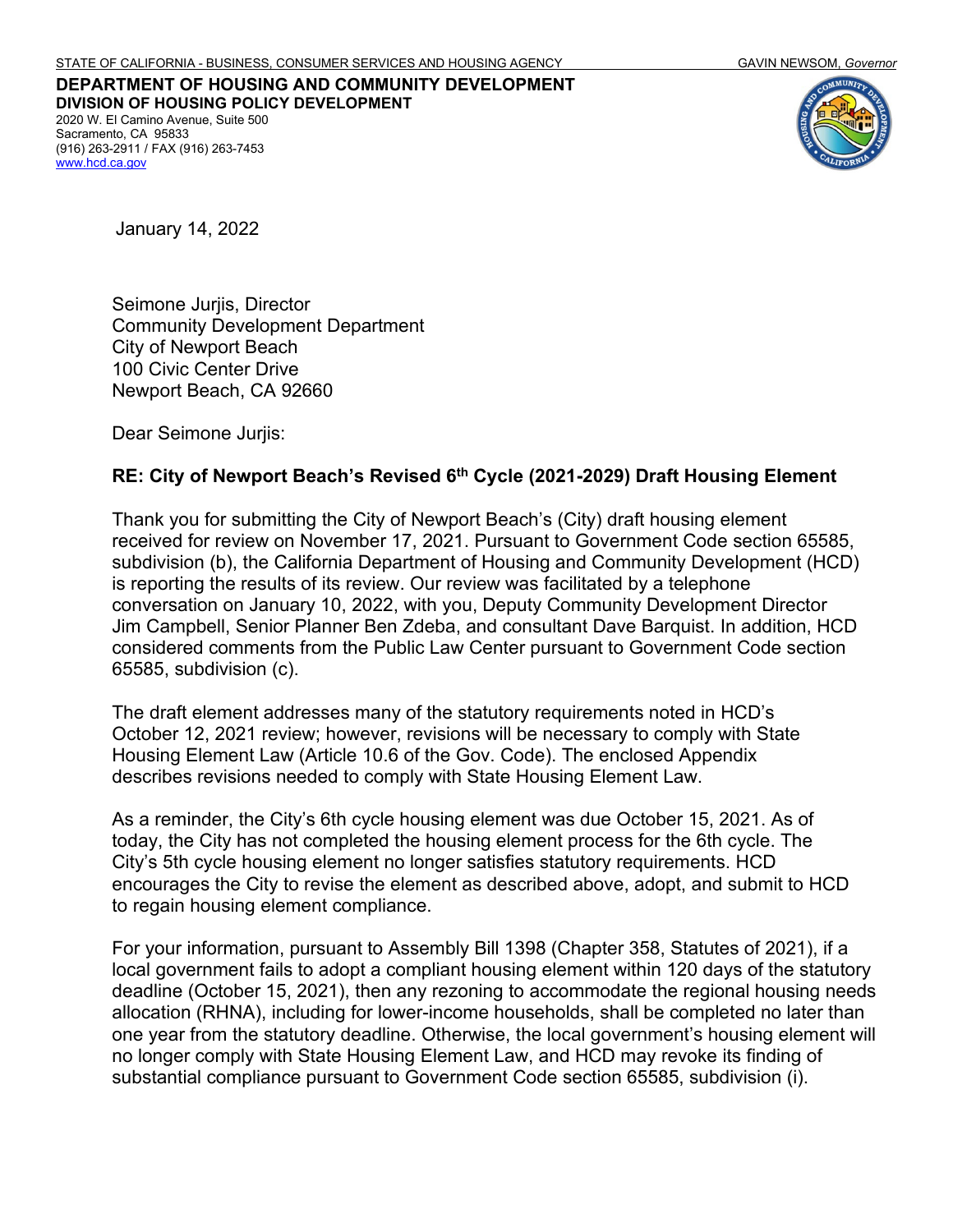Seimone Jurjis, Director Page 2

Public participation in the development, adoption and implementation of the housing element is essential to effective housing planning. Throughout the housing element process, the City should continue to engage the community, including organizations that represent lower-income and special needs households, by making information regularly available and considering and incorporating comments where appropriate.

Several federal, state, and regional funding programs consider housing element compliance as an eligibility or ranking criterion. For example, the CalTrans Senate Bill (SB) 1 Sustainable Communities grant, the Strategic Growth Council and HCD's Affordable Housing and Sustainable Communities programs, and HCD's Permanent Local Housing Allocation consider housing element compliance and/or annual reporting requirements pursuant to Government Code section 65400. With a compliant housing element, the City will meet housing element requirements for these and other funding sources.

For your information, some general plan element updates are triggered by housing element adoption. HCD reminds the City to consider timing provisions and welcomes the opportunity to provide assistance. For information, please see the Technical Advisories issued by the Governor's Office of Planning and Research at: [http://opr.ca.gov/docs/OPR\\_Appendix\\_C\\_final.pdf](http://opr.ca.gov/docs/OPR_Appendix_C_final.pdf) and [http://opr.ca.gov/docs/Final\\_6.26.15.pdf.](http://opr.ca.gov/docs/Final_6.26.15.pdf)

HCD is committed to assisting the City in addressing all statutory requirements of State Housing Element Law. If you have any questions or need additional technical assistance, please contact Colin Cross, of our staff, at [colin.cross@hcd.ca.gov.](mailto:colin.cross@hcd.ca.gov)

Sincerely,

Film Dy B

Paul McDougall Senior Planning Manager

**Enclosure**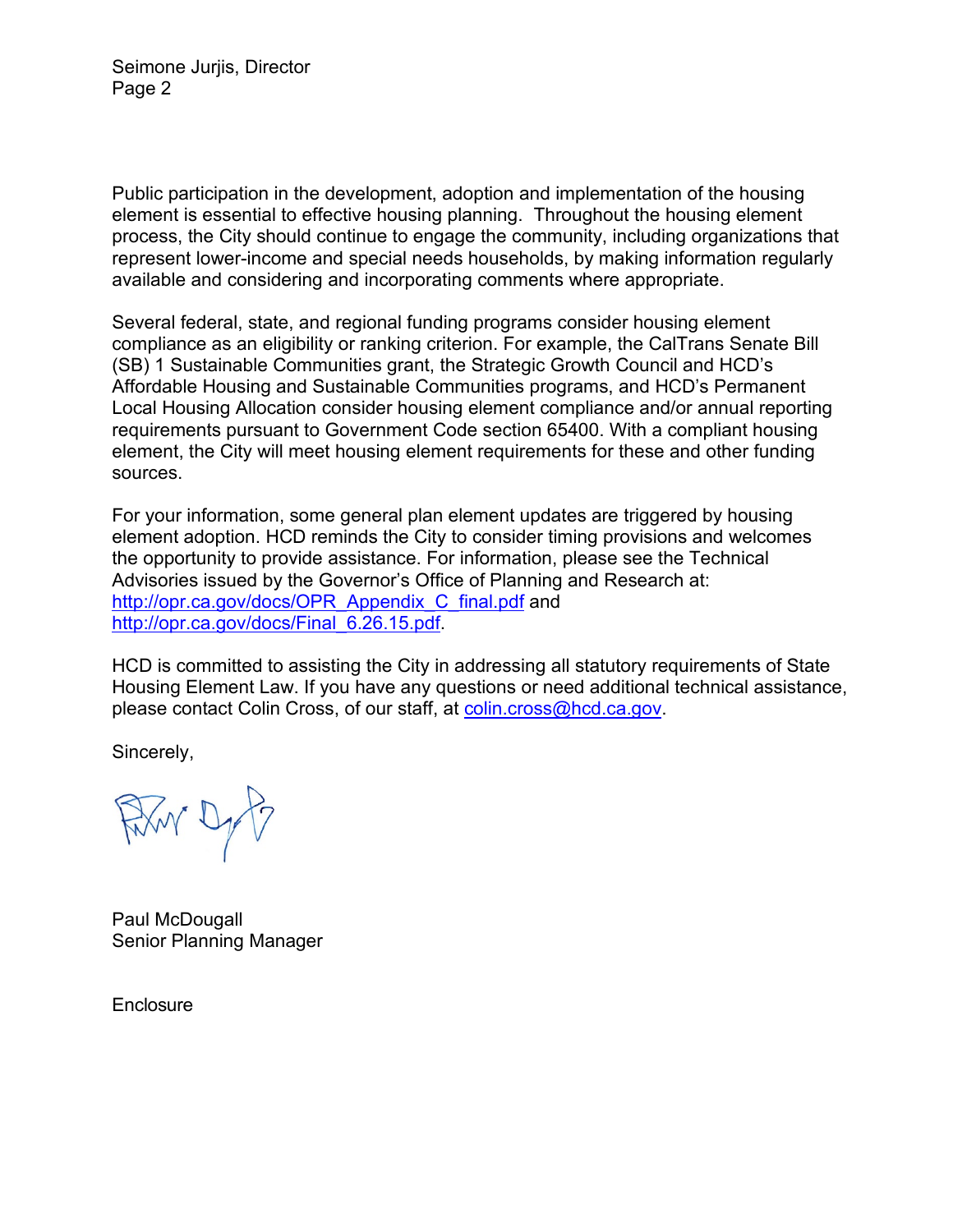### **APPENDIX CITY OF NEWPORT BEACH**

The following changes are necessary to bring the City's housing element into compliance with Article 10.6 of the Government Code. Accompanying each recommended change, we cite the supporting section of the Government Code.

Housing element technical assistance information is available on HCD's website at [http://www.hcd.ca.gov/community-development/housing-element/housing-element-memos.shtml.](http://www.hcd.ca.gov/community-development/housing-element/housing-element-memos.shtml) Among other resources, the housing element section contains HCD's latest technical assistance tool, *Building Blocks for Effective Housing Elements (Building Blocks)*, available at <http://www.hcd.ca.gov/community-development/building-blocks/index.shtml> and includes the Government Code addressing State Housing Element Law and other resources.

# **A. Housing Needs, Resources, and Constraints**

1. *Affirmatively further[ing] fair housing in accordance with Chapter 15 (commencing with Section 8899.50) of Division 1 of Title 2…shall include an assessment of fair housing in the jurisdiction (Gov. Code, § 65583, subd. (c)(10)(A))*

Regional Patterns and Trends: The element is revised to include regional analyses for some categories of analysis. However, the element still does not analyze regional patterns and trends for *all* categories and subcategories of analysis. In particular, the element should be revised to include a full regional analysis for access to educational, economic, and environmental opportunity; substandard housing; homelessness; and displacement risk. For example, for some topics the element provides a map of surrounding jurisdictions but does not analyze them or make conclusions; for other topics it does not address the regional component at all. A complete regional analysis should compare conditions at the local level to the rest of the region. This analysis could compare the locality at a county level or other subregional geography.

Segregation and Integration: The element is revised to include maps of disability status, familial status, and income, but generally does not identify local patterns and trends on these topics. A full analysis should go beyond mere reporting of data and should identify local patterns and trends throughout the jurisdiction. Patterns at a local level must address the extent to which some neighborhoods differ from others and any relevant factors that may determine that outcome. This analysis should lead to a summary of fair housing issues that can inform contributing factors, goals, priorities, strategies, and actions.

Access to Opportunity: The element includes analysis that addresses most requirements for access to opportunity. However, the element's discussion of environmental opportunity merely describes CalEnviroScreen and provides a map. A full analysis should identify patterns and trends throughout the jurisdiction and should lead to a summary of fair housing issues that can inform contributing factors, goals, priorities, strategies and actions. For example, the element could evaluate the City's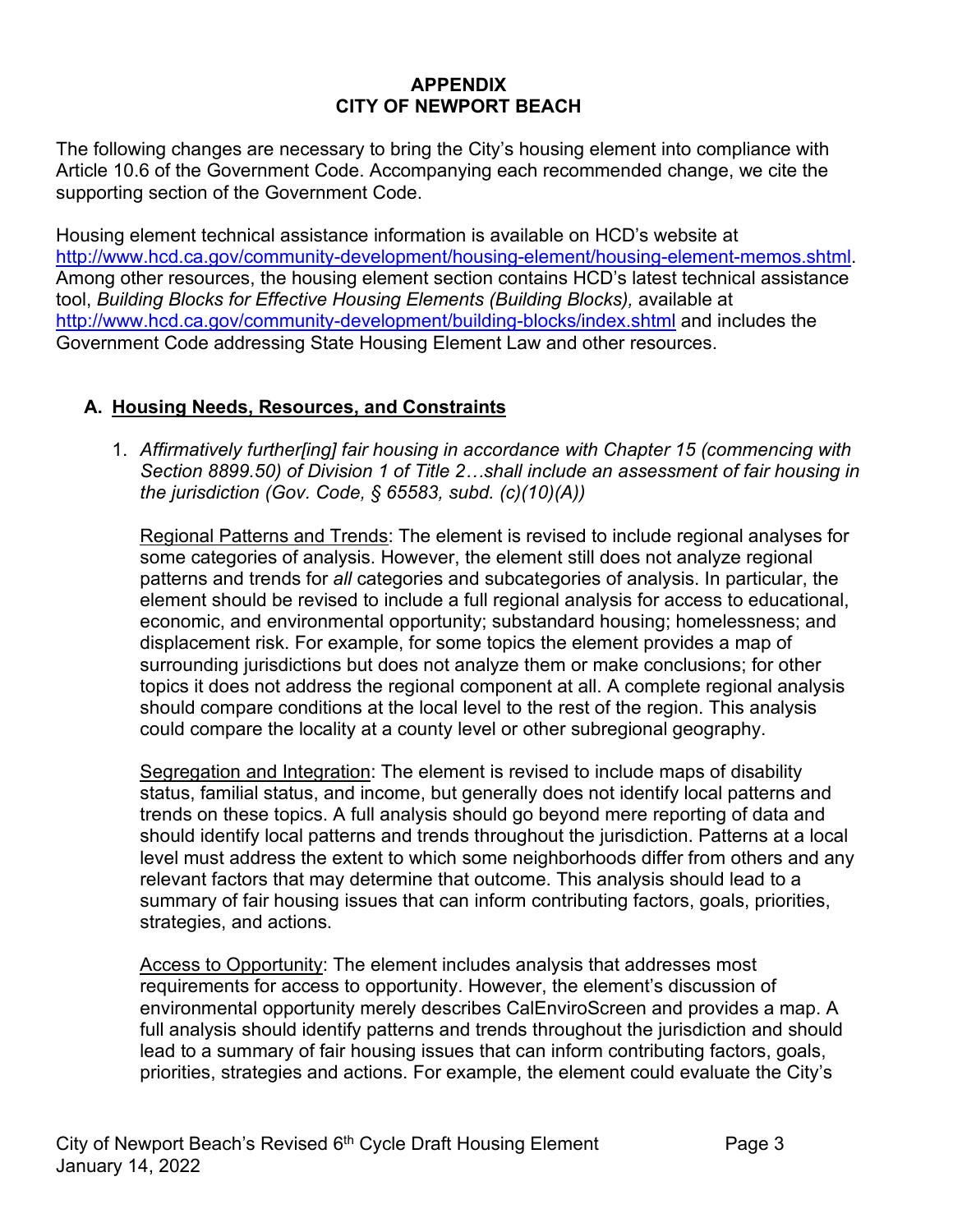environmental justice efforts pursuant to Senate Bill (SB) 1000, and discuss any relevant observations, actions, or anticipated outcomes.

Disproportionate Housing Needs: For cost burden and overcrowding, the element is revised to include several maps, but the analysis of trends and patterns remains limited. The element is also not revised to address substandard housing or homelessness. Please refer to HCD's October 12, 2021 review to meet these requirements. In addition, the element's discussion of displacement risk describes the Urban Displacement Project methodology and provides a map, but its analysis of this topic is limited to a statement that "nearly all of Newport Beach is considered Stable/Advanced Exclusive," without identifying trends or patterns in detail (p. 3-102). The element should describe what trends, patterns, and other local factors have led to this conclusion, and how this finding may inform the City's strategies and actions. For example, the element could discuss how the City will use these findings to generate new housing opportunity in high-resource areas.

Local Data and Knowledge: The element is not revised to address this finding. Please refer to HCD's October 12, 2021 review to meet this statutory requirement.

Site Inventory: The element's analysis of the site inventory is revised to meet some requirements. However, it must still provide a full analysis of whether sites improve or exacerbate conditions or whether the sites are isolated by income group. Furthermore, the element does not analyze the inventory with respect to disproportionate housing needs, and its analysis with respect to access to opportunity is limited to a graphic overlaying the inventory on the TCAC/HCD Opportunity Map and the reporting of related data. A complete analysis should address how the identified sites impact existing patterns and trends for all components of the assessment of fair housing.

Contributing Factors: The element is revised to add several contributing factors to fair housing issues. However, it is not clear how these contributing factors respond to the findings of the analysis. The element should ensure that its contributing factors are responsive to the unique fair housing conditions of the jurisdiction and should prioritize these contributing factors. Additionally, as noted, the element does not contain a complete assessment of fair housing. Depending on the results of a complete analysis, the element may need to add or revise contributing factors as appropriate.

Strategies and Actions: Policy Action 4A (Affirmatively Furthering Fair Housing (AFFH)) is revised to include several additional actions. However, the element relies solely on actions which are not transformative, meaningful, or specific. Some of these are vague in nature (e.g., "Specific actions to enhance the construction of affordable housing", "Exploration of establishing additional or augmented assistance programs", etc.) [p. 4-15], and none is drawn from the findings of the analysis. The element must be revised to include programs that are transformative, meaningful, and specific, and which include quantifiable objectives and concrete actions. These programs should respond directly to the contributing factors from the assessment of fair housing. Programs must include metrics and milestones for evaluating progress on programs, actions, and fair housing results.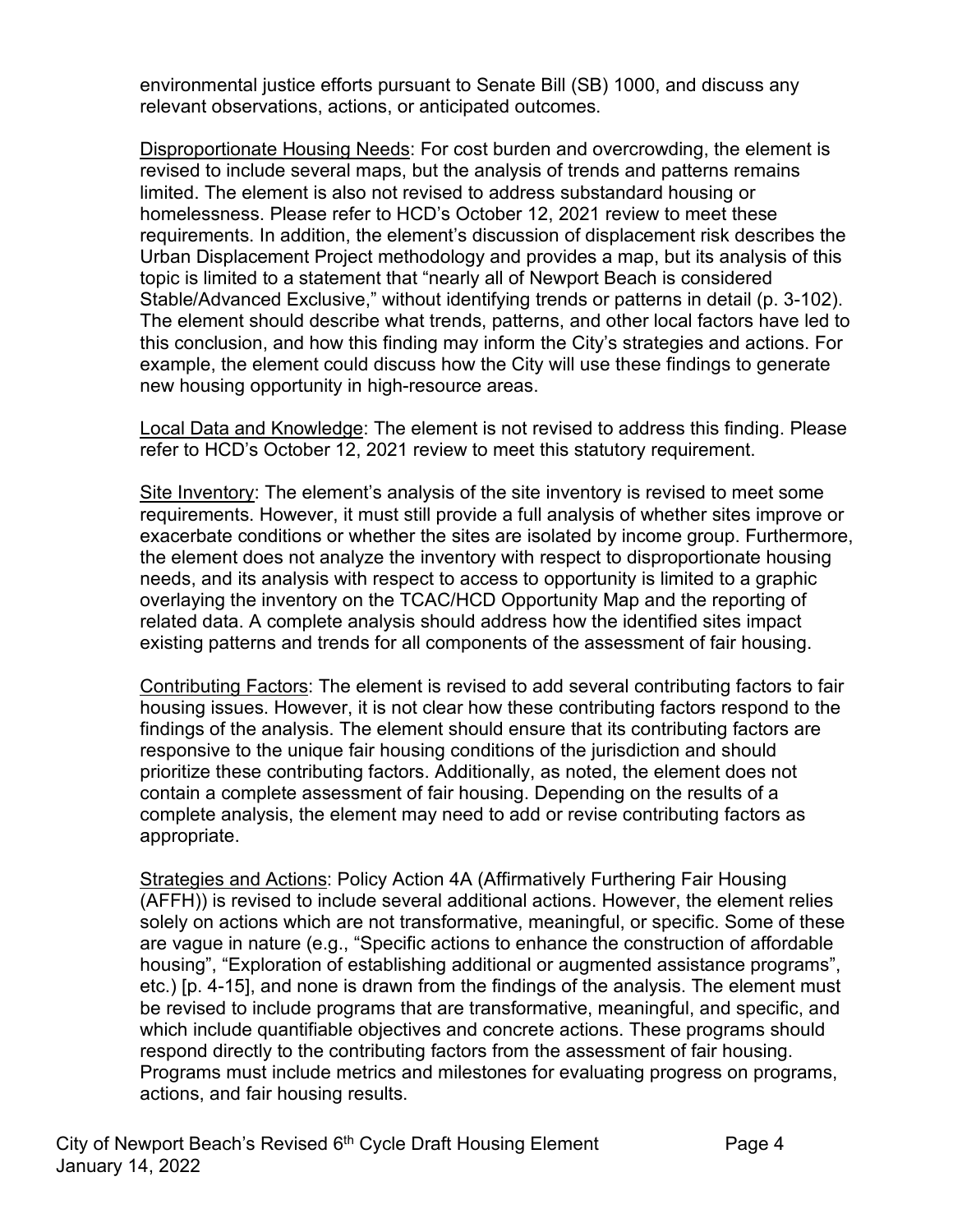2. *An inventory of land suitable and available for residential development, including vacant sites and sites having realistic and demonstrated potential for redevelopment during the planning period to meet the locality's housing need for a designated income level, and an analysis of the relationship of zoning and public facilities and services to these sites. (Gov. Code, § 65583, subd. (a)(3).)*

Realistic Capacity: The element is revised to support its realistic capacity assumptions by relating the assumptions to trends in residential development. However, the element must still adjust for the likelihood of 100 percent nonresidential development. For more information, please refer to HCD's October 12, 2021 review.

In addition, the element claims that "an assumption of approximately 50 percent redevelopment" has been applied to the Coyote Canyon Focus Area, but then appears to assume the maximum of 1,320 units on the site despite this claim (p. B-73). The element should ensure a clear statement of capacity assumptions is made for each site.

Suitability of Nonvacant Sites: The element is revised to demonstrate trends in redevelopment and connect the inventory's assumptions to those trends. However, certain identified nonvacant sites in the Newport Center Focus Area require further support. For example, this section of the inventory contains several tennis courts, a country club, a church, and other uses. The element should provide further information demonstrating the likelihood of redevelopment for sites in this area.

Substantial Evidence: For your information, the housing element must demonstrate existing uses are not an impediment to additional residential development and will likely discontinue in the planning period. (Gov. Code, § 65583.2, subd. (g)(2).) Absent findings (i.e., adoption resolution) based on substantial evidence, the existing uses will be presumed to impede additional residential development and will not be utilized toward demonstrating adequate sites to accommodate the regional housing needs allocation (RHNA).

Small and Large Sites: The element is revised to include some examples of small sites that were consolidated. However, it must also provide analysis demonstrating the potential for lot consolidation. For example, the analysis could describe the City's role or track record in facilitating small-lot consolidation, policies or incentives offered or proposed to encourage and facilitate lot consolidation, conditions rendering parcels suitable and ready for redevelopment, recent trends of lot consolidation, and/or information on the owners of each aggregated site.

The element is revised to provide an analysis of environmental constraints for the large sites in the Coyote Canyon area, but otherwise does not address this finding. Please refer to HCD's October 12, 2021 review to meet this statutory requirement.

Banning Ranch: The element is revised to include further detail about the background and potential constraints of the Banning Ranch site, including the City's past and current efforts to make the site available. However, HCD understands that this area is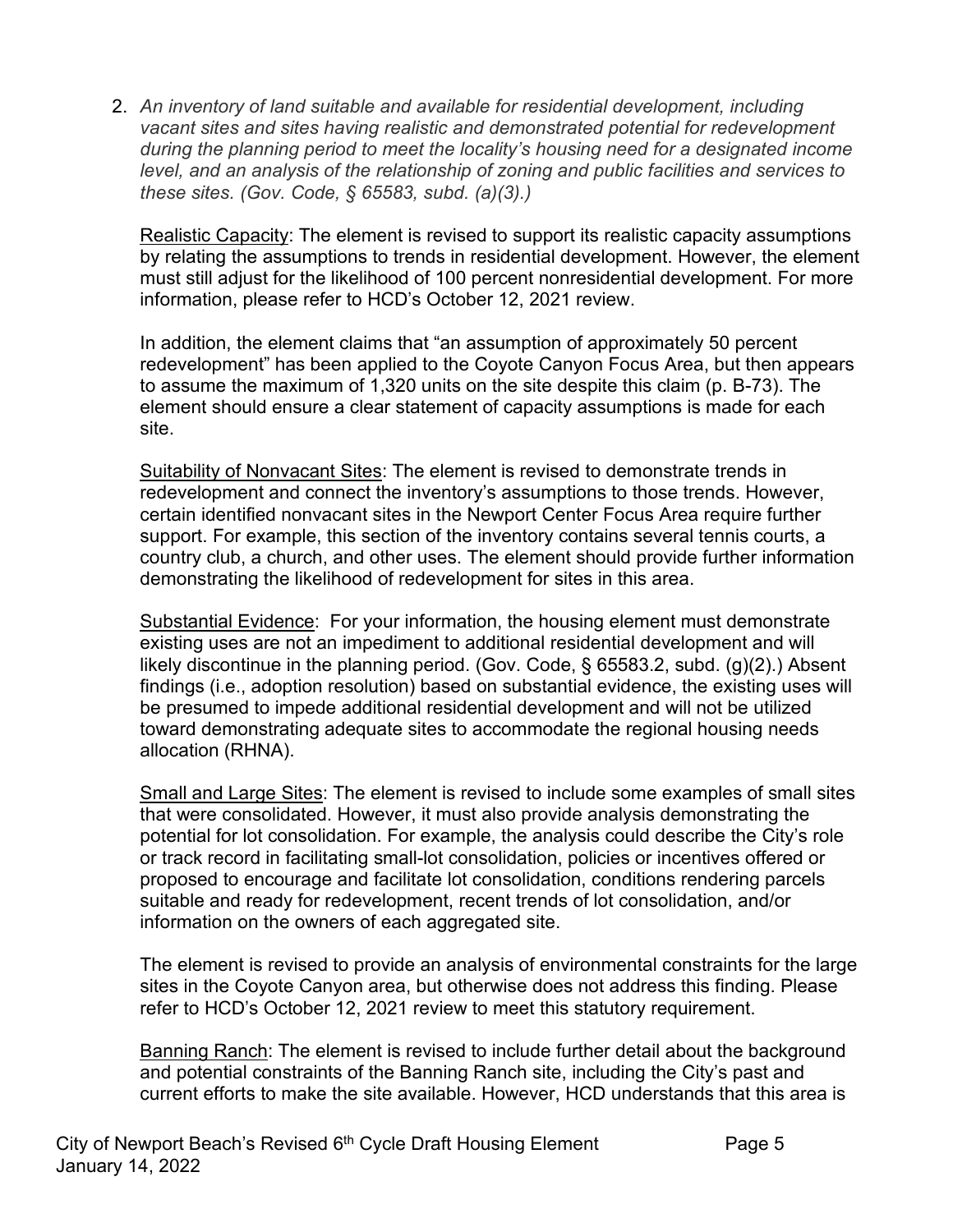unlikely to support residential development in the planning period as the property is soon expected to be set aside as open space, and the element does not provide compelling evidence to the contrary. Please note that while the City may choose to keep the site in its inventory, unless compelling information, analysis, and programs are added, HCD will not utilize the Banning Ranch site towards the City's RHNA. The element should adjust its assumptions as appropriate.

### Zoning for a Variety of Housing Types:

- *Single-room Occupancy (SROs):* The element is revised to list the zones where SROs are a permitted use but does not clarify the City's process for SROs in these zones. The analysis could discuss whether the City has special permits, development standards, approval findings or other features of the permit process that may pose a potential constraint. Programs should be added or modified as appropriate.
- 3. *An analysis of potential and actual governmental constraints upon the maintenance, improvement, or development of housing for all income levels, including the types of housing identified in paragraph (1) of subdivision (c), and for persons with disabilities as identified in the analysis pursuant to paragraph (7), including land use controls, building codes and their enforcement, site improvements, fees and other exactions required of developers, and local processing and permit procedures. The analysis shall also demonstrate local efforts to remove governmental constraints that hinder the locality from meeting its share of the regional housing need in accordance with Government Code section 65584 and from meeting the need for housing for persons with disabilities, supportive housing, transitional housing, and emergency shelters identified pursuant to paragraph (7). Transitional housing and supportive housing shall be considered a residential use of property, and shall be subject only to those restrictions that apply to other residential dwellings of the same type in the same zone. (Gov. Code, § 65583, subd. (a)(5).)*

Housing for Persons with Disabilities: The element is revised to include further language regarding residential care facilities, which largely seeks to justify the City's policy of a Conditional Use Permit (CUP) for residential care facilities of seven or more persons. These revisions do not describe or analyze the CUP process itself. Such permits have the potential to subject housing for persons with disabilities to higher discretionary standards where an applicant must demonstrate compatibility with the neighborhood, unlike other residential uses. The element should analyze the process as a potential constraint on housing for persons with disabilities, considering the process' impact on approval certainty, timing, supply, and other relevant factors. Depending on the results of a complete analysis, the element should add or modify programs to ensure zoning permits group homes objectively and with approval certainty.

4. *An analysis of potential and actual nongovernmental constraints upon the maintenance, improvement, or development of housing for all income levels, including the availability of financing, the price of land, the cost of construction, the requests to develop housing at densities below those anticipated in the analysis required by*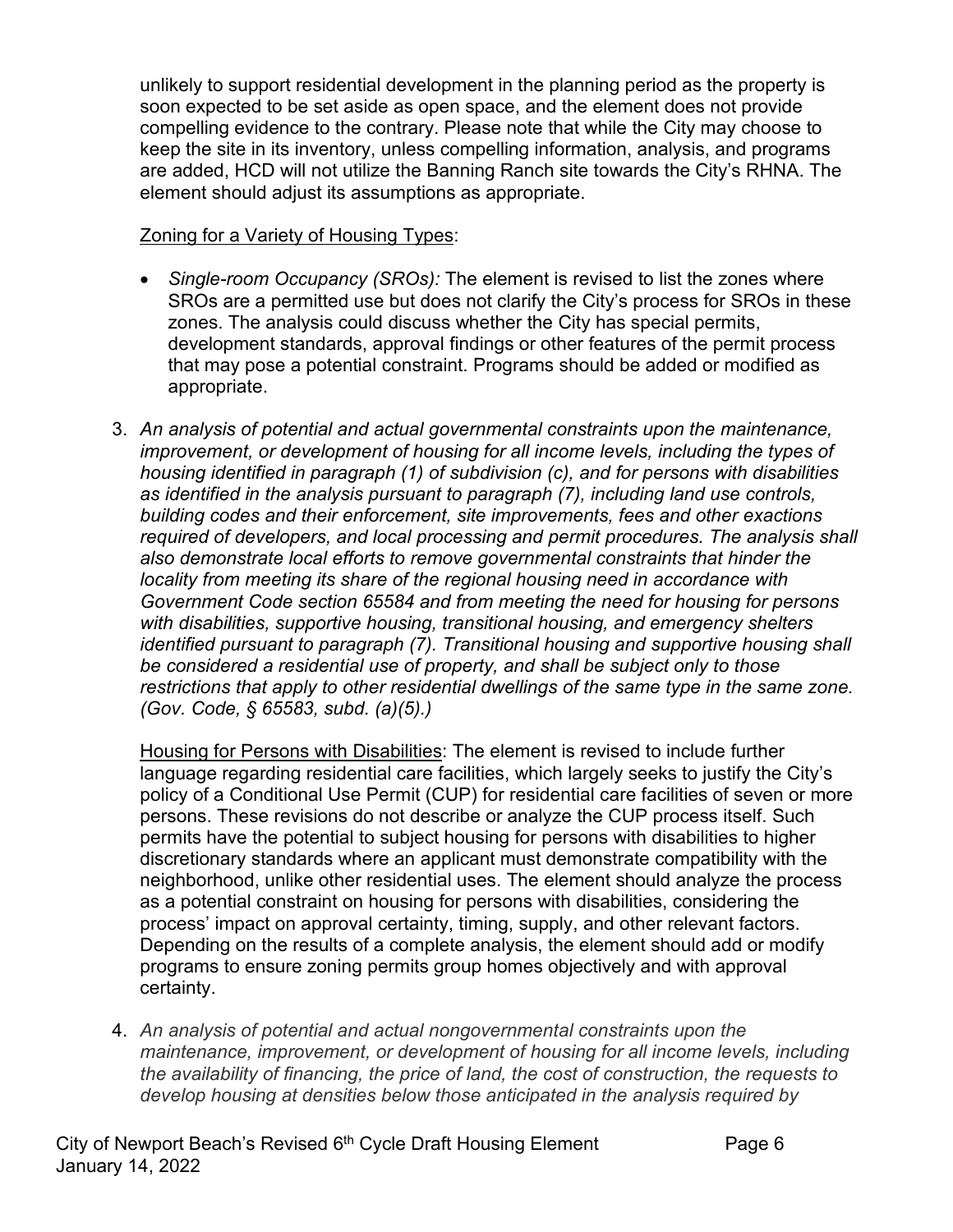*subdivision (c) of Government Code section 65583.2, and the length of time between receiving approval for a housing development and submittal of an application for building permits for that housing development that hinder the construction of a locality's share of the regional housing need in accordance with Government Code section 65584. The analysis shall also demonstrate local efforts to remove nongovernmental constraints that create a gap between the locality's planning for the development of housing for all income levels and the construction of that housing. (Gov. Code, § 65583, subd. (a)(6).)*

Density and Timing: The element is not revised to address this finding. Please refer to HCD's October 12, 2021 review to meet this statutory requirement.

### **B. Housing Programs**

1. *Include a program which sets forth a schedule of actions during the planning period, each with a timeline for implementation, which may recognize that certain programs are ongoing, such that there will be beneficial impacts of the programs within the planning period, that the local government is undertaking or intends to undertake to implement the policies and achieve the goals and objectives of the Housing Element through the administration of land use and development controls, the provision of regulatory concessions and incentives, and the utilization of appropriate federal and state financing and subsidy programs when available. The program shall include an identification of the agencies and officials responsible for the implementation of the various actions. (Gov. Code, § 65583, subd. (c).)*

The element is not revised to address this finding. Please refer to HCD's October 12, 2021 review to meet this statutory requirement.

2. *Identify actions that will be taken to make sites available during the planning period with appropriate zoning and development standards and with services and facilities to accommodate that portion of the city's or county's share of the regional housing need*  for each income level that could not be accommodated on sites identified in the *inventory completed pursuant to paragraph (3) of subdivision (a) without rezoning, and to comply with the requirements of Government Code section 65584.09. Sites shall be identified as needed to facilitate and encourage the development of a variety of types of housing for all income levels, including multifamily rental housing, factory-built housing, mobilehomes, housing for agricultural employees, supportive housing, singleroom occupancy units, emergency shelters, and transitional housing. (*Gov. Code, § *65583, subd. (c)(1).)*

As noted in Finding A2, the element does not include a complete site analysis; therefore, the adequacy of sites and zoning was not established. Based on the results of a complete sites inventory and analysis, the City may need to add or revise programs to address a shortfall of sites or zoning available to encourage a variety of housing types. In addition, the element should be revised as follows: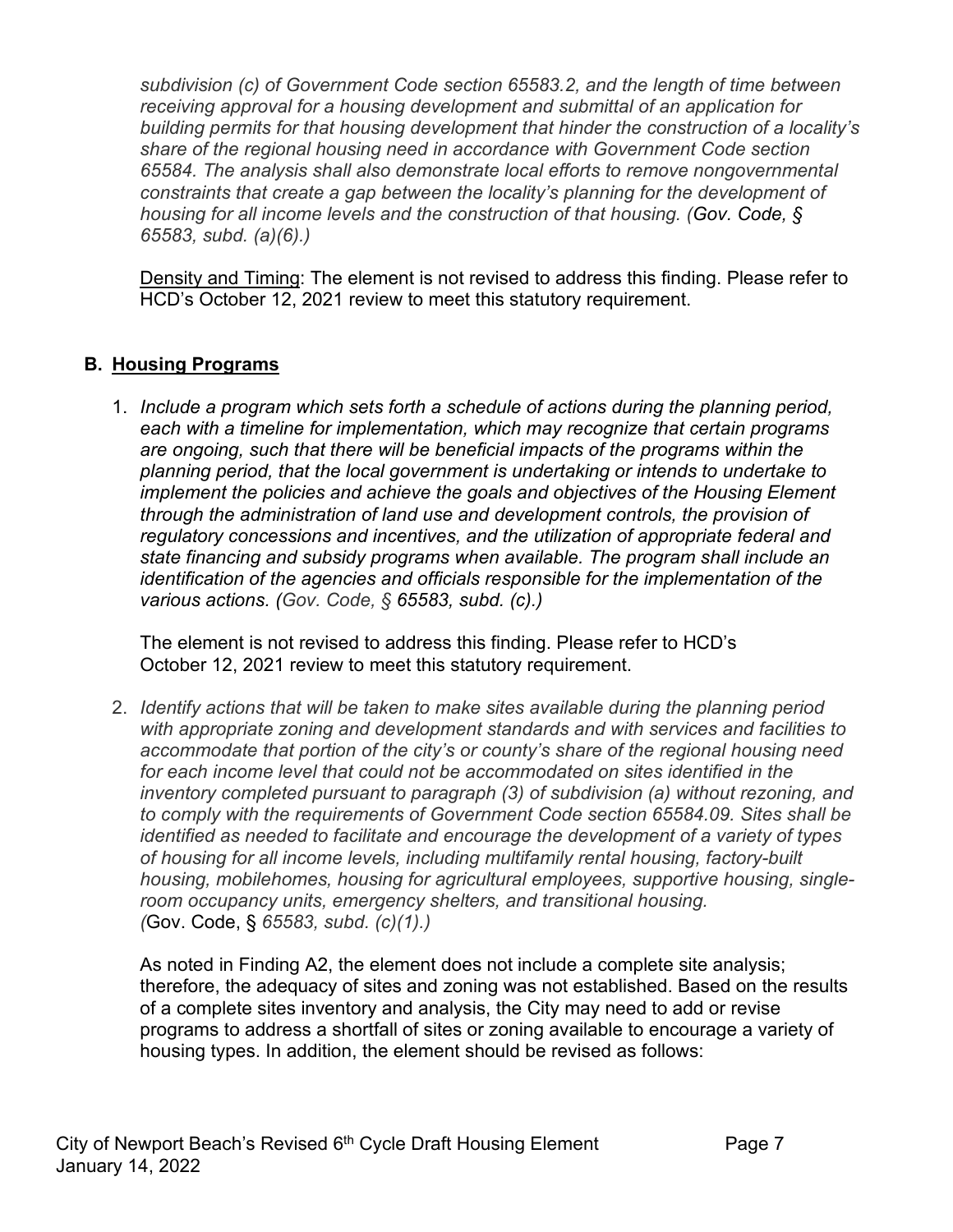Zoning to Accommodate a Shortfall of Sites for Lower-Income: The element is revised to detail the necessary actions pursuant to City Charter 423. However, the element is not revised to address HCD's finding regarding the by-right provisions for rezones found in Government Code 65583.2, subdivisions (h) & (i). Please refer to HCD's October 12, 2021 review to meet this statutory requirement.

Sites Identified in Prior Planning Periods: The element is not revised to address this finding. Please refer to HCD's October 12, 2021 review to meet this statutory requirement.

Accessory Dwelling Unit (ADU) Monitoring: Policy Action 1I is added to commit the City to ADU monitoring by income category. However, this program only commits the City to *considering* additional actions if not meeting the RHNA targets for ADUs identified in the element. The element should be revised to commit the City to implementing specified additional actions by a date certain if not meeting RHNA targets.

3. *Address and, where appropriate and legally possible, remove governmental and nongovernmental constraints to the maintenance, improvement, and development of housing, including housing for all income levels and housing for persons with disabilities. The program shall remove constraints to, and provide reasonable accommodations for housing designed for, intended for occupancy by, or with supportive services for, persons with disabilities. (Gov. Code, § 65583, subd. (c)(3).)*

As noted in Findings A3 and A4, the element requires a complete analysis of potential governmental and nongovernmental constraints. Depending upon the results of that analysis, the City may need to revise or add programs and address and remove or mitigate any identified constraints.

4. *Promote and affirmatively further fair housing opportunities and promote housing throughout the community or communities for all persons regardless of race, religion, sex, marital status, ancestry, national origin, color, familial status, or disability, and other characteristics protected by the California Fair Employment and Housing Act (Part 2.8 (commencing with Section 12900) of Division 3 of Title 2), Section 65008, and any other state and federal fair housing and planning law. (Gov. Code, § 65583, subd. (c)(5).)*

As noted in Finding A1, the element does not contain programs that satisfy the AFFH requirements for specific and meaningful actions to overcome fair housing issues. Based on a complete analysis, the element must add or revise programs.

5. *The housing program shall preserve for low-income household the assisted housing developments identified pursuant to paragraph (9) of subdivision (a). The program for preservation of the assisted housing developments shall utilize, to the extent necessary, all available federal, state, and local financing and subsidy programs identified in paragraph (9) of subdivision (a), except where a community has other urgent needs for which alternative funding sources are not available. The program may include strategies that involve local regulation and technical assistance. (Gov. Code, § 65583, subd. (c)(6).)*